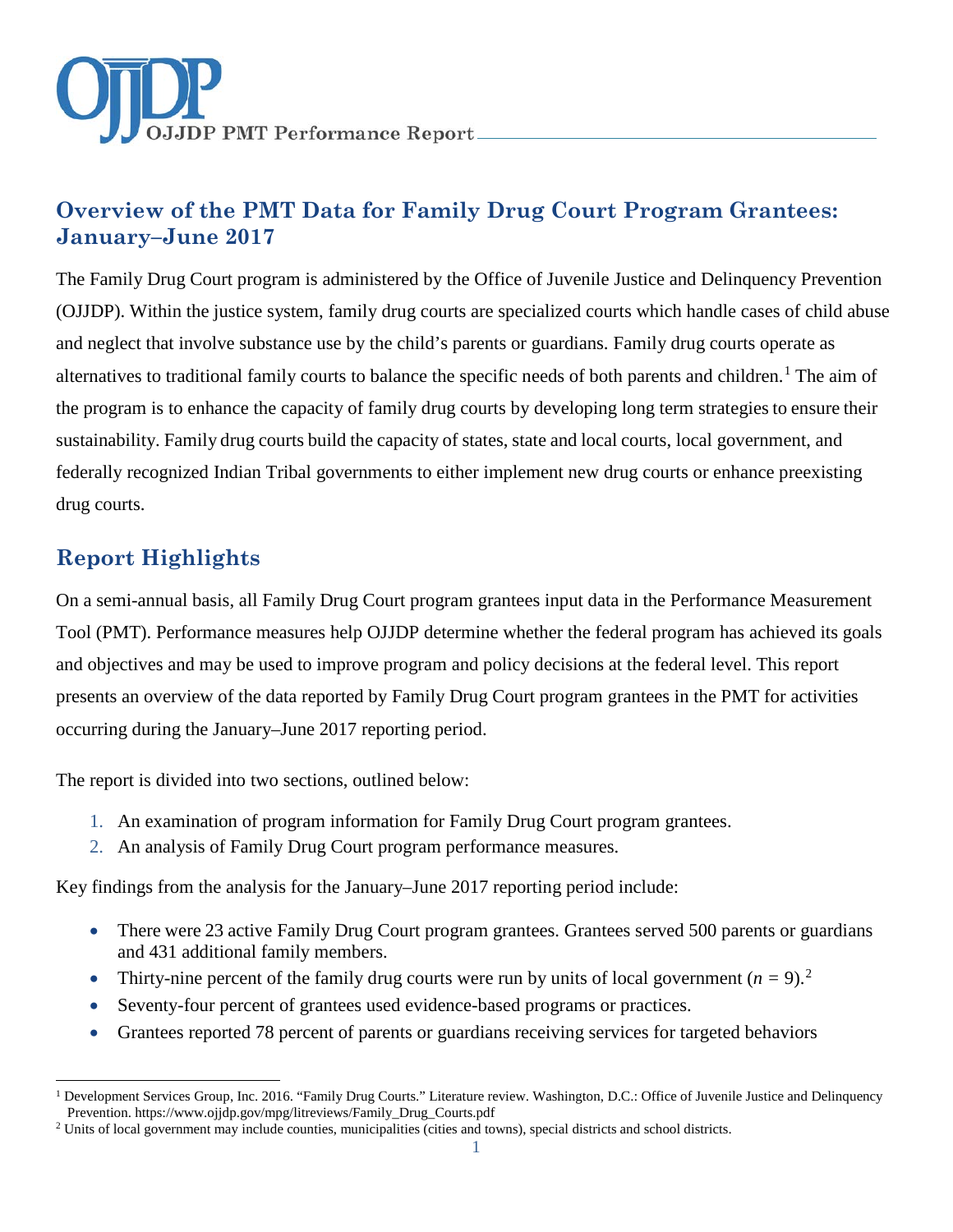demonstrated a positive change in family relationships in the short term<sup>[3](#page-1-0)</sup> and 64 percent showed a decrease in substance use.

- Three hundred and twenty-nine children were placed in out-of-home care, and 224 children received a permanent placement.
- $\bullet$  Of those parents or guardians tracked for technical violations<sup>[4](#page-1-1)</sup>, 41 percent received a technical violation, and 14 percent were arrested for new technical violations.
- Four percent of parents or guardians were arrested for new drug offenses during the reporting period.
- Six percent of parents or guardians were arrested for new drug offenses 6–12 months after exiting the program.

# **1. Examination of Program Information**

Family Drug Court program grantees are required to report in the PMT semi-annually for every active federal award they receive. Table 1, below, outlines the reporting compliance rate of active federal awards for each reporting period, starting with the January–June 2012 period.<sup>5</sup> During the January–June 2017 reporting period, 100 percent of family drug court grantees completed the PMT reporting requirement for all 23 active federal awards.<sup>6</sup>

|                              | <b>Status</b>      |                    |                 |              |
|------------------------------|--------------------|--------------------|-----------------|--------------|
| <b>Data Reporting Period</b> | <b>Not Started</b> | <b>In Progress</b> | <b>Complete</b> | <b>Total</b> |
| January-June 2012            | 1                  | 1                  | 17              | 19           |
| July-December 2012           | 0                  | $\mathbf{0}$       | 23              | 23           |
| January-June 2013            | 3                  | $\Omega$           | 20              | 23           |
| July-December 2013           | 3                  | $\mathbf{0}$       | 27              | 30           |
| January-June 2014            | 1                  | $\Omega$           | 25              | 26           |
| July-December 2014           | 2                  | $\Omega$           | 23              | 25           |
| January-June 2015            | $\Omega$           | $\Omega$           | 21              | 21           |
| July-December 2015           | 1                  | $\Omega$           | 17              | 18           |
| January-June 2016            | $\Omega$           | $\Omega$           | 15              | 15           |
| July-December 2016           | 3                  | $\Omega$           | 23              | 26           |
| January-June 2017            | 0                  | 0                  | 23              | 23           |
| <b>Total</b>                 | 14                 |                    | 234             | 249          |

#### **Table 1. Status of Family Drug Court Program Reporting by Period: January 2012–June 2017**

 $\overline{a}$ 

<span id="page-1-0"></span><sup>&</sup>lt;sup>3</sup> Short term outcomes refer to benefits or changes that youth experience while enrolled in the program for 0 to 6 months after completing the program's requirements. Long term outcomes are measured from 6 to 12 months after that participant completes program requirements.

<span id="page-1-1"></span><sup>&</sup>lt;sup>4</sup> Technical violations are defined as violations of the Family Drug Court program conditions (this may include non- drug related charges).

<span id="page-1-2"></span><sup>5</sup> This was the first year grantees were required to report in the PMT.

<span id="page-1-3"></span><sup>6</sup> Although all 23 grantees are marked as completing their reporting requirements, one grantee reported being "not operational" and did not report data for performance measures and is therefore excluded from the analysis of performance measure data.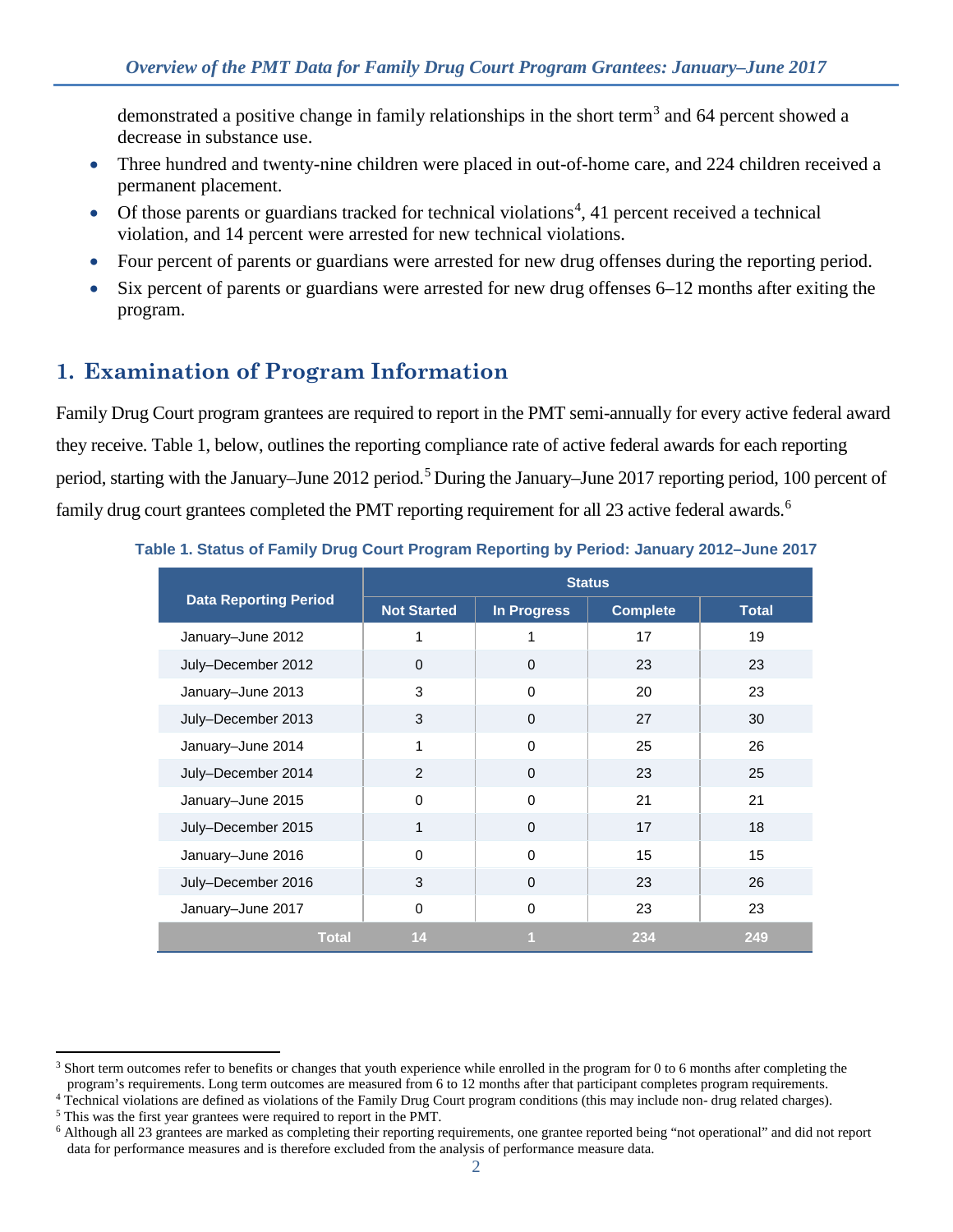Across all reporting periods, Family Drug Court program grantees had an average reporting compliance rate of 94 percent. Figure 1 provides the percentage breakdown for each reporting period.





## *1.1 Demographics*

Table 2 presents the aggregate demographic data for the January−June 2017 reporting period and the number of Family Drug Court program grantees that serve each population. Targeted services include any approaches specifically designed to meet the needs of the population (e.g., gender-specific, culturally-based, and/or developmentally-appropriate services). The majority of grantees report serving White/Caucasians  $(n = 13)$ followed by American Indian/Alaska Natives (*n* = 10). Twenty-two grantees reported providing services for substance abuse followed by mental health  $(n = 18)$ .

Grantees are only required to report the target population in the PMT once. However, grantees may update their target population to best fit their program during the life of the award.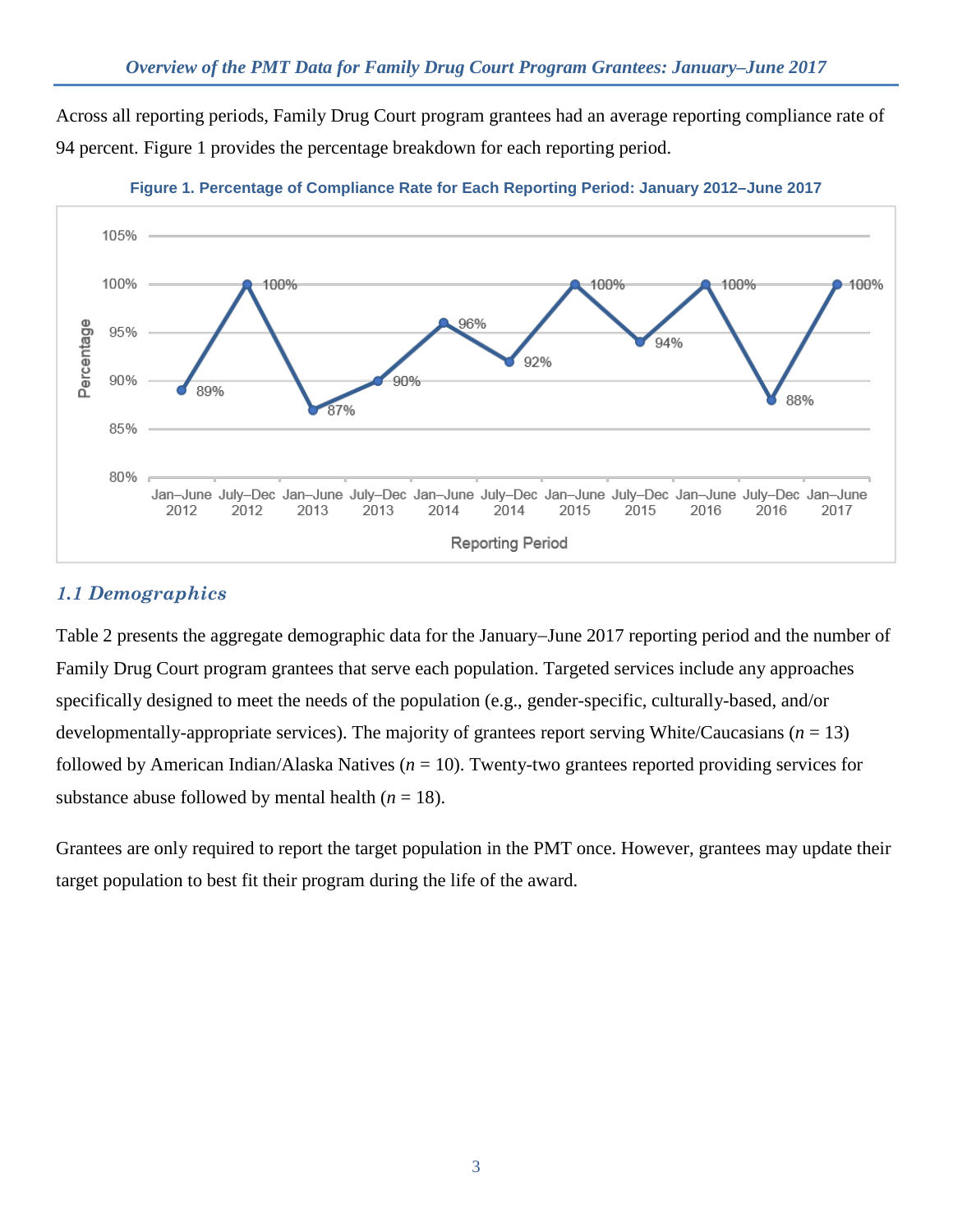| <b>Population Served</b>                      | $\overline{N}$ |
|-----------------------------------------------|----------------|
| <b>Race/Ethnicity</b>                         |                |
| American Indian/Alaska Native                 | 10             |
| Asian                                         | 1              |
| Black/African American                        | 8              |
| Caucasian/Non-Latino                          | 10             |
| Hispanic or Latino (of any race)              | 7              |
| Native Hawaiian and<br>Other Pacific Islander | 1              |
| Other Race                                    | 4              |
| White/Caucasian                               | 13             |
| Youth population not served directly          | $\overline{2}$ |
| <b>Justice System Status</b>                  |                |
| At-Risk Population (no prior offense)         | 9              |
| <b>First Time Offenders</b>                   | 10             |
| <b>Repeat Offenders</b>                       | 15             |
| Sex Offenders                                 | $\mathbf 0$    |
| <b>Status Offenders</b>                       | 1              |
| <b>Violent Offenders</b>                      | 1              |
| Youth population not served directly          | 3              |
|                                               |                |

### **Table 2. Number of Grantees Serving Target Population (***n* **= 22)[7:](#page-3-0) January–June 2017**

| <b>Population Served</b>      | $\boldsymbol{N}$ | <b>Population Served</b>             |
|-------------------------------|------------------|--------------------------------------|
| icity                         |                  | <b>Gender</b>                        |
| Indian/Alaska Native          | 10               | Male                                 |
|                               | $\mathbf{1}$     | Female                               |
| ican American                 | 8                | Youth population not served directly |
| n/Non-Latino                  | 10               | Age                                  |
| or Latino (of any race)       | 7                | $0 - 10$                             |
| awaiian and<br>cific Islander | 1                | $11 - 18$                            |
| cе                            | 4                | Over 18                              |
| ucasian                       | 13               | Youth population not served directly |
| pulation not served directly  | $\overline{2}$   | <b>Geographic Area</b>               |
| stem Status                   |                  | Rural                                |
| opulation (no prior offense)  | 9                | Suburban                             |
| <b>Offenders</b>              | 10               | Tribal                               |
| <b>Mfenders</b>               | 15               | Urban                                |
| าders                         | $\mathbf{0}$     | Youth population not served directly |
| fenders                       | 1                | <b>Other</b>                         |
| ffenders                      | 1                | <b>Mental Health</b>                 |
| pulation not served directly  | 3                | Substance Abuse                      |
|                               |                  | Truant/Dropout                       |

## *1.2 Evidence-Based Programming and Funding Information*

Evidence-based programs and practices include program models that have been shown, through rigorous evaluation and replication, to be effective at preventing or reducing juvenile delinquency or related risk factors. OJJDP encourages grantees to use evidence-based practices to increase the effectiveness of their programs.

Figure 2 shows that grantees use about 74 percent  $(n = 17)$  of federal funds to implement evidence-based programs and/or practices.

### **Figure 2. Grants Implementing Evidence-Based Programs and/or Practices (***n* **= 23): January–June 2017**



<span id="page-3-0"></span> $\overline{a}$ <sup>7</sup> One grantee was not operational and did not provide services during the reporting period.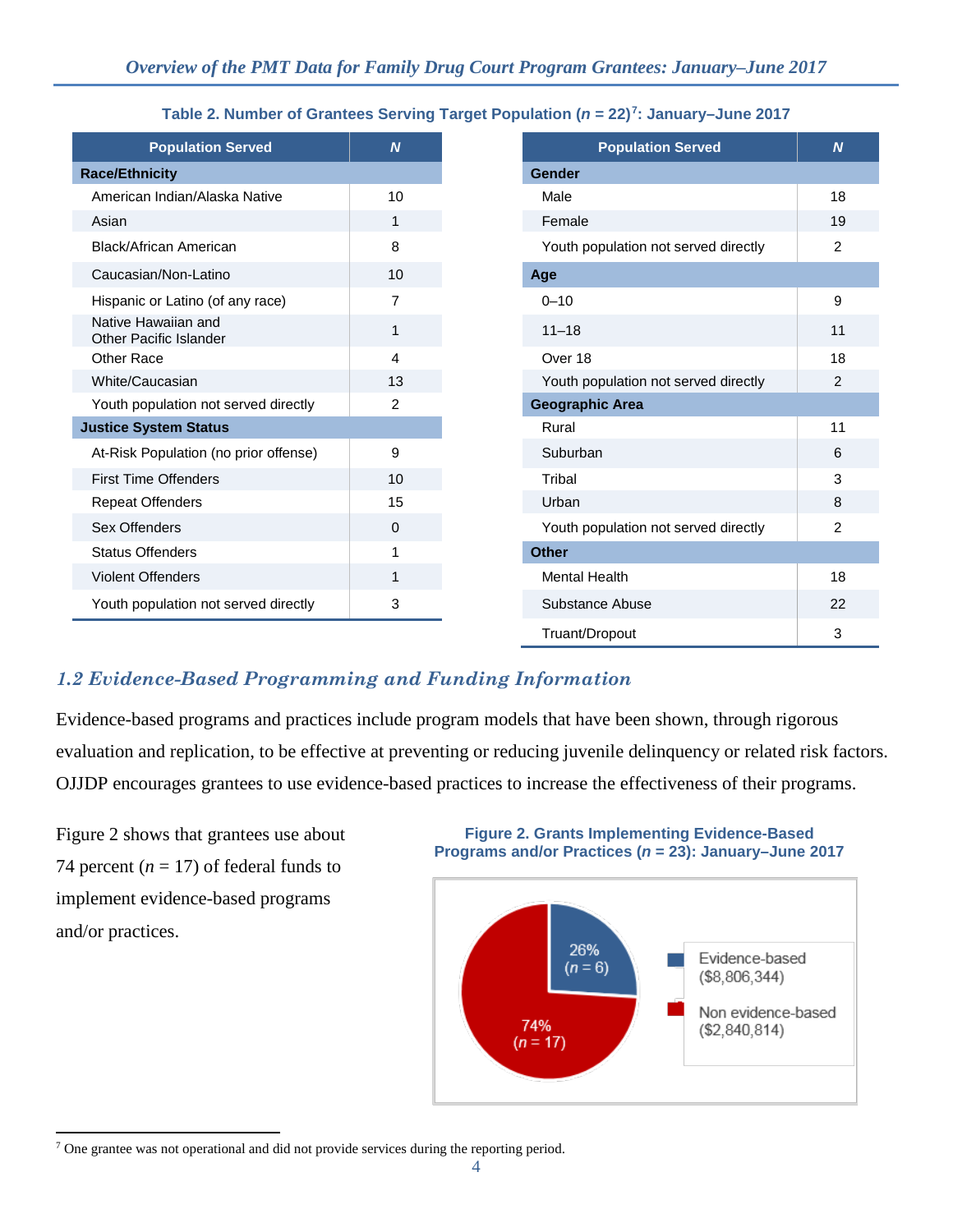The number of programs implementing evidence-based practices has been steady throughout the 11 reporting periods. Figure 3 represents the breakdown of evidence-based and nonevidence-based programs for each reporting period since January–June 2012.



Examining federal award amounts by state or district, based on current and active Family Drug Court program grants, Michigan received the most funds, followed by Montana. Table 3 shows a comprehensive comparison of federal award amounts<sup>[8](#page-4-0)</sup>, with *N* representing the total number of grantees receiving federal awards.

### **Table 3. Federal Award Amount by State or District (Dollars): January–June 2017**

| <b>State</b> | N | <b>Grant Amount</b> | <b>State</b> | $\overline{N}$ | <b>Grant Amount</b> |
|--------------|---|---------------------|--------------|----------------|---------------------|
| MI           | 4 | \$2,013,513         | OK           | 1              | \$550,000           |
| MT           | 3 | \$1,674,549         | <b>RI</b>    | 1              | \$550,000           |
| OH           | 2 | \$1,138,362         | <b>WA</b>    | 1              | \$480,000           |
| WI           | 1 | \$649,875           | <b>NE</b>    | 1              | \$400,000           |
| <b>AZ</b>    | 1 | \$614,806           | <b>GA</b>    | 1              | \$399,999           |
| FL           | 1 | \$600,000           | IN           | 1              | \$399,151           |
| <b>MN</b>    | 1 | \$558,230           | AL           | 1              | \$304,247           |
| <b>DC</b>    | 1 | \$550,000           | GU           | 1              | \$213,531           |
| ID           |   | \$550,000           |              |                |                     |

<span id="page-4-0"></span> $\ddot{\phantom{a}}$ <sup>8</sup> The federal award amounts represent the grant program for the life of the award, regardless of when it was awarded, and do not account for how much funding the grantee has spent during the reporting period.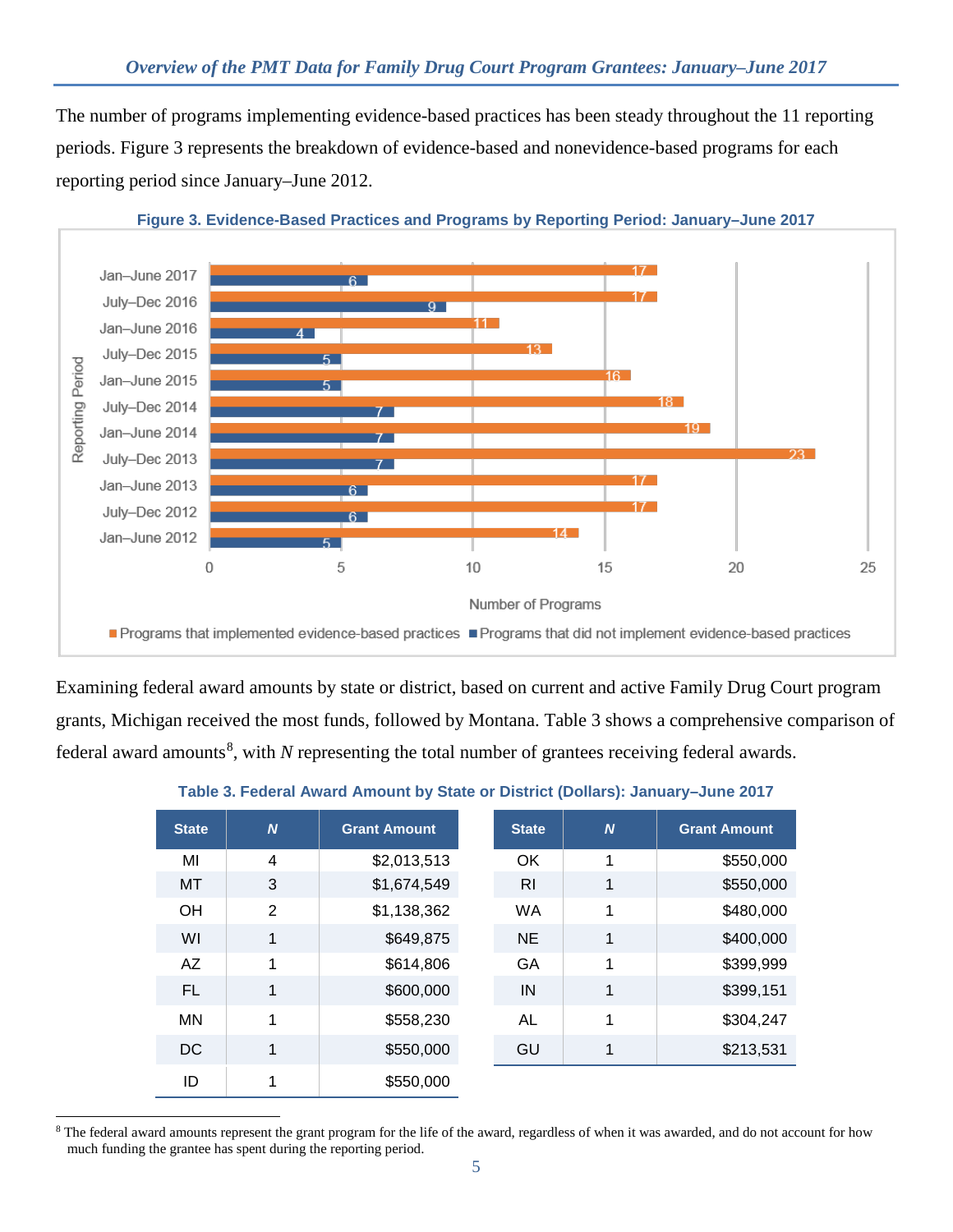## *1.3 Organization Type*

Analysis of the types of agencies implementing family drug court programs revealed that the majority of programs, or 39 percent, were run by units of local government (figure 4).



**Figure 4. Grants by Implementing Organization Type (***n =* **23): January–June 2017** 

# **2. Analysis of Program Measures**

During this reporting period, 500 parents or guardians were served by various programs funded by the Family Drug Court program grant. Of those 500 parents or guardians served, 203 were new admissions to the program (figure 5). Also, the program served 431 additional family members.



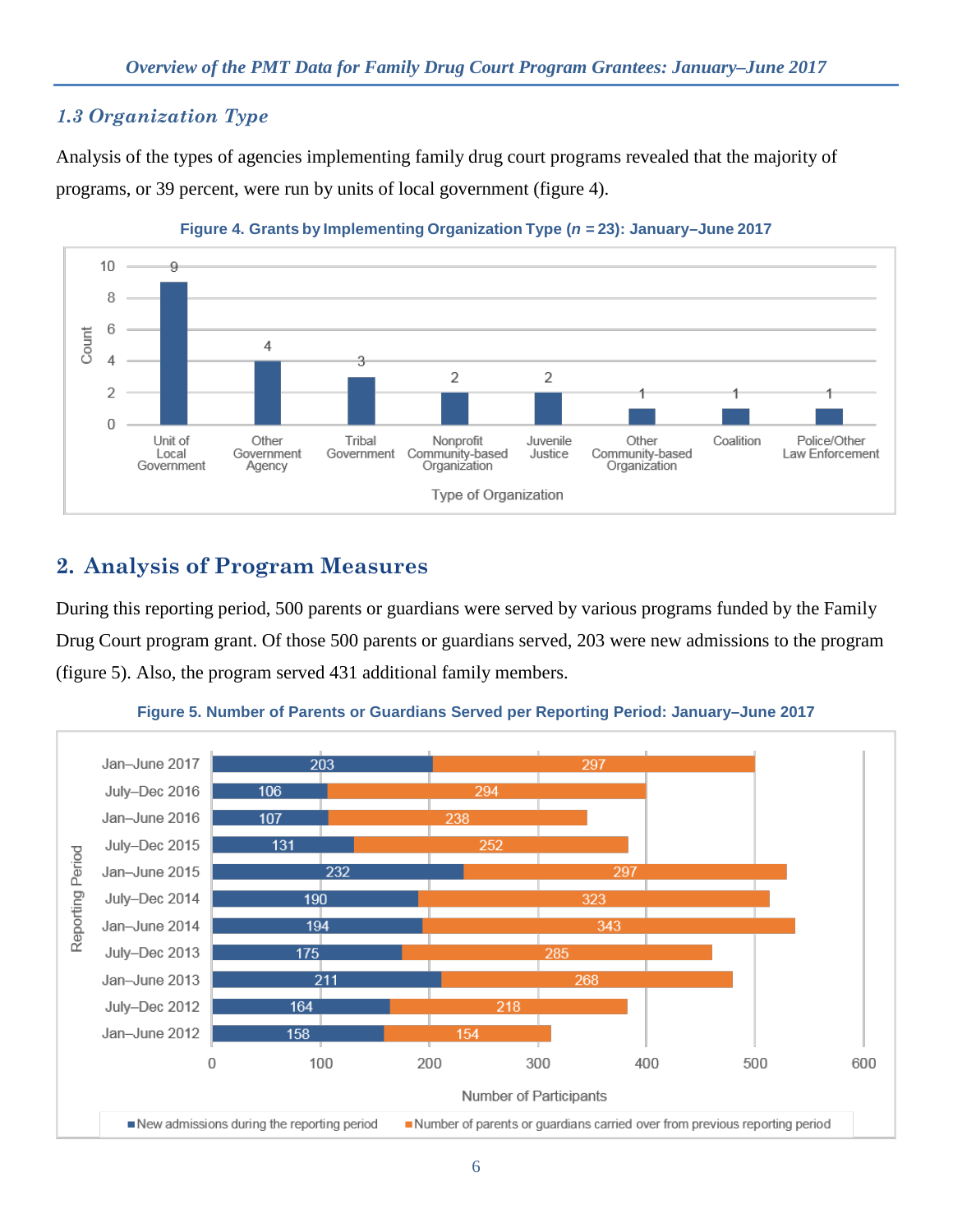There were 133 enrolled parents and guardians who exited the court during the January–June 2017 reporting period. Of that group, 41 percent of participants successfully exited the court, meaning they completed all requirements (figure 6).<sup>[9](#page-6-0)</sup> On average, 35 percent of parents and guardians have exited the court successfully for each reporting cycle since the initial January–June 2012 reporting period.



**Figure 6. Number of Enrolled Parents or Guardians Exiting the Court per Reporting Period: January–June 2017**

Data are also collected to track the number of parents or guardians who demonstrate a positive change for a target behavior in each reporting period. A target behavior is one that a grantee has chosen to track for youth served by a particular program; it measures a "positive" change in a behavior such as social competence, family relationships, and substance use. Table 4, outlines the short term<sup>[10](#page-6-1)</sup> percentages for the specified target behavior during the January–June 2017 reporting period. Seventy-four percent of parents or guardians served by the program exhibited a desired short term change in those target behaviors. Ninety-one percent of participating parents or guardians showed the most improvement in a target behavior change for employment status. Seventyfive percent of the parents or guardians in the targeted behavior for social competence skills displayed an increase in that area. Eighty-three percent of other grantees reported a positive behavioral change in family

<span id="page-6-0"></span><sup>-</sup><sup>9</sup> Each grantee defines the requirements needed for the participants to complete each program. "Successfully exited" program participants successfully fulfilled all program obligations and requirements. Participants who fail to follow through with the program (such as through expulsion or voluntary departure) are considered to be those who "unsuccessfully exited."

<span id="page-6-1"></span><sup>&</sup>lt;sup>10</sup> Short term outcomes refer to benefits or changes that youth experience while enrolled in the program for 0 to 6 months after completing the program's requirements. Long term outcomes are measured from 6 to 12 months after that participant completes program requirements.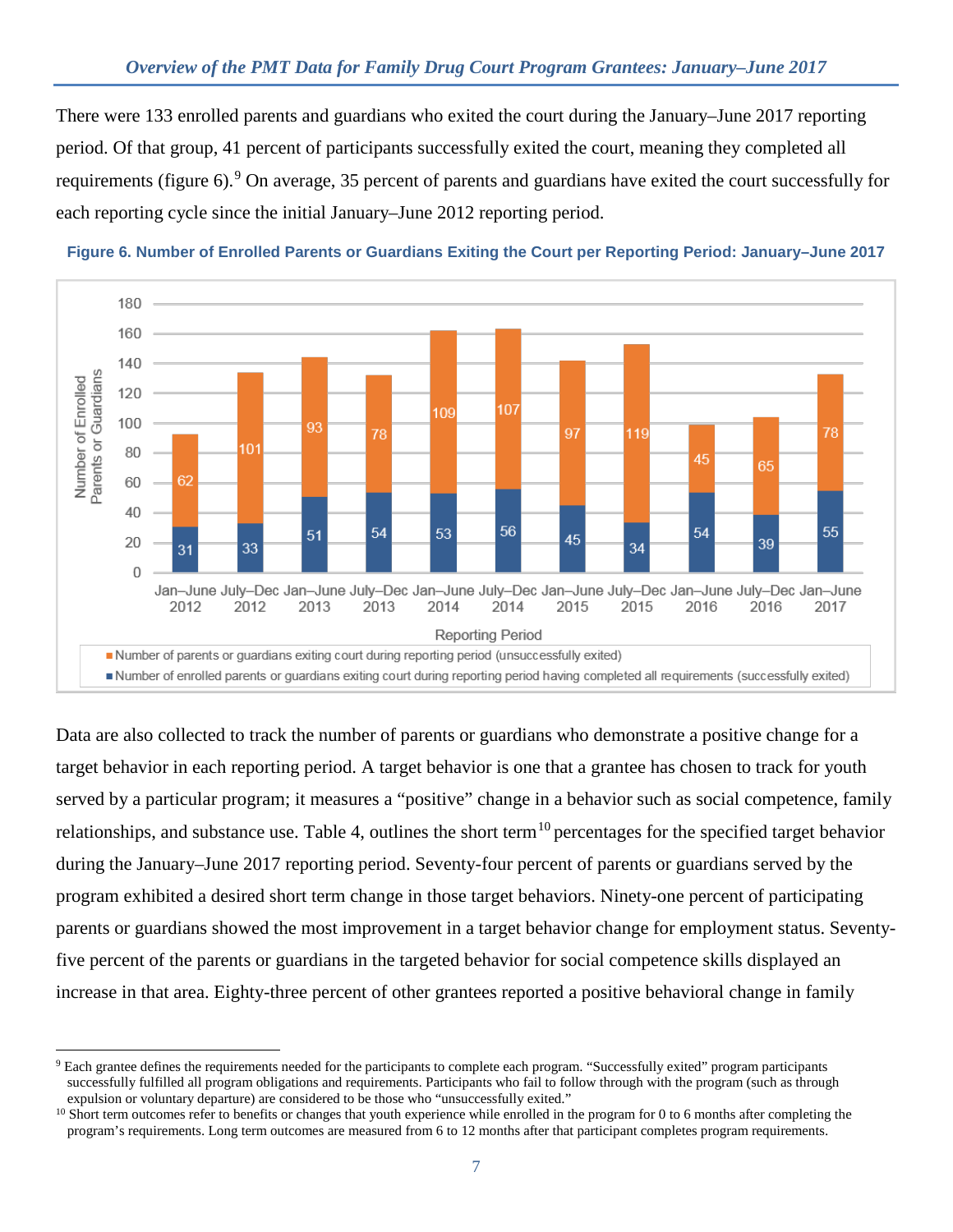relationships, as well as a 69 percent positive behavioral change in substance use. Overall, data from the latest reporting period show services provided through Family Drug Court programs result in a positive change in target behaviors.

| <b>Target Behavior</b>      | <b>Parents or Guardians</b><br><b>Receiving Services for</b><br><b>Target Behavior</b> | <b>Parents or Guardians</b><br>with Noted<br><b>Behavioral Change</b> | <b>Percentage of Parents or</b><br><b>Guardians with Noted</b><br><b>Behavioral Change (%)</b> |
|-----------------------------|----------------------------------------------------------------------------------------|-----------------------------------------------------------------------|------------------------------------------------------------------------------------------------|
| <b>Employment Status</b>    | 34                                                                                     | 31                                                                    | 91%                                                                                            |
| <b>Family Relationships</b> | 124                                                                                    | 103                                                                   | 83%                                                                                            |
| Social Competence           | 59                                                                                     | 44                                                                    | 75%                                                                                            |
| Substance Use               | 383                                                                                    | 266                                                                   | 69%                                                                                            |
| <b>Total</b>                | 600                                                                                    | 444                                                                   | 74%                                                                                            |

**Table 4. Short Term Performance Data on Target Behaviors of Parents or Guardians: January–June 2017**

The Family Drug Court program not only serves parents and family members, but it also serves the children of the families involved in the court system. Table 5 presents performance data for children served by the Family Drug Court program during the reporting period. Of the total number of children served  $(n = 790)$ , 42 percent were placed in out-of-home care. Sixty-five percent of children awaiting permanent placement received placement, and 63 percent of children removed from their home and given temporary placement were reunited with their families.

| Table 5. Children's Condition While Parents or Guardians Are in Family Drug Court Programs: |                   |  |  |
|---------------------------------------------------------------------------------------------|-------------------|--|--|
|                                                                                             | January-June 2017 |  |  |

| <b>Performance Measure</b>                                                               | <b>Number</b> | <b>Percentage</b> |
|------------------------------------------------------------------------------------------|---------------|-------------------|
| Number of children awaiting permanent placement                                          | 347           |                   |
| Children in permanent placement                                                          | 224           | 65%               |
| Number of children removed from the home                                                 | 186           |                   |
| Children reunited after being removed from the home<br>and placed in temporary placement | 117           | 63%               |
| Number of children served                                                                | 790           |                   |
| Children placed in out-of-home care                                                      | 329           | 42%               |
| Number of parents or guardians in the program                                            | 381           |                   |
| Parents or quardians whose parental rights were<br>terminated                            | 4             | 1%                |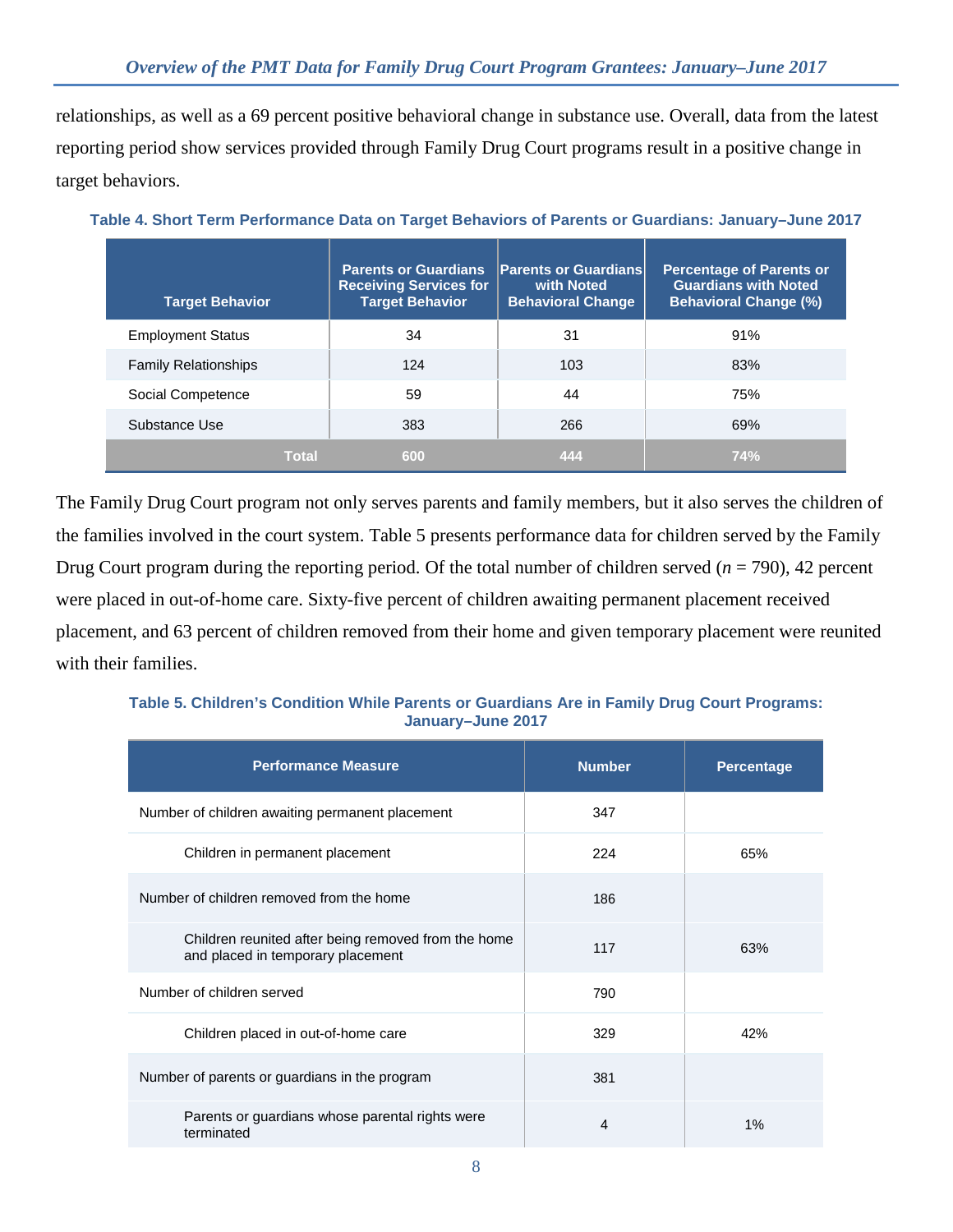### *Overview of the PMT Data for Family Drug Court Program Grantees: January–June 2017*

Table 6 shows data that demonstrate the number of parents participating in the Family Drug Court program who were assessed as needing specified services and who actually enrolled in the services provided. The number of assessments conducted compared with the actual enrollment in the provided services could differ within the reporting cycle. People may have been assessed in a prior reporting period, and actual enrollment could be delayed until a future reporting period. In addition, the Family Drug Court program accepts referrals for participants who have been assessed by another agency. These two factors contribute to the variation in the number of participants assessed as needing various services compared with the number enrolled in services.

During the reporting period, 401 parents or guardians were assessed as needing substance use counseling or related services, and 436 parents or guardians were enrolled in these services. Ninety-one percent of parents or guardians assessed as needing mental health services received those services. However, 49 percent of parents or guardians who needed housing actually found housing. Finally, 318 were enrolled in other services such as those related to parenting skills or educational or vocational training. These services are aimed at helping parents reunite with their children who were removed from their care due to unsafe or dangerous living environments caused by substance use.

| <b>Services Provided</b>                                                   | <b>Number</b> | <b>Percent</b> |
|----------------------------------------------------------------------------|---------------|----------------|
| Parents or guardians assessed as needing substance use counseling/services | 401           |                |
| Parents or guardians enrolled in substance use counseling/services         | 436           | 109%           |
| Parents or guardians assessed as needing other services                    | 298           |                |
| Parents or guardians enrolled in other services                            | 318           | 107%           |
| Parents or quardians assessed as needing mental health services            | 221           |                |
| Parents or guardians enrolled in mental health services                    | 201           | 91%            |
| Parents or guardians assessed as needing <b>housing services</b>           | 158           |                |
| Parents or guardians who successfully found <b>housing</b>                 | 77            | 49%            |

#### **Table 6. Services Provided to Participating Parents or Guardians: January–June 2017**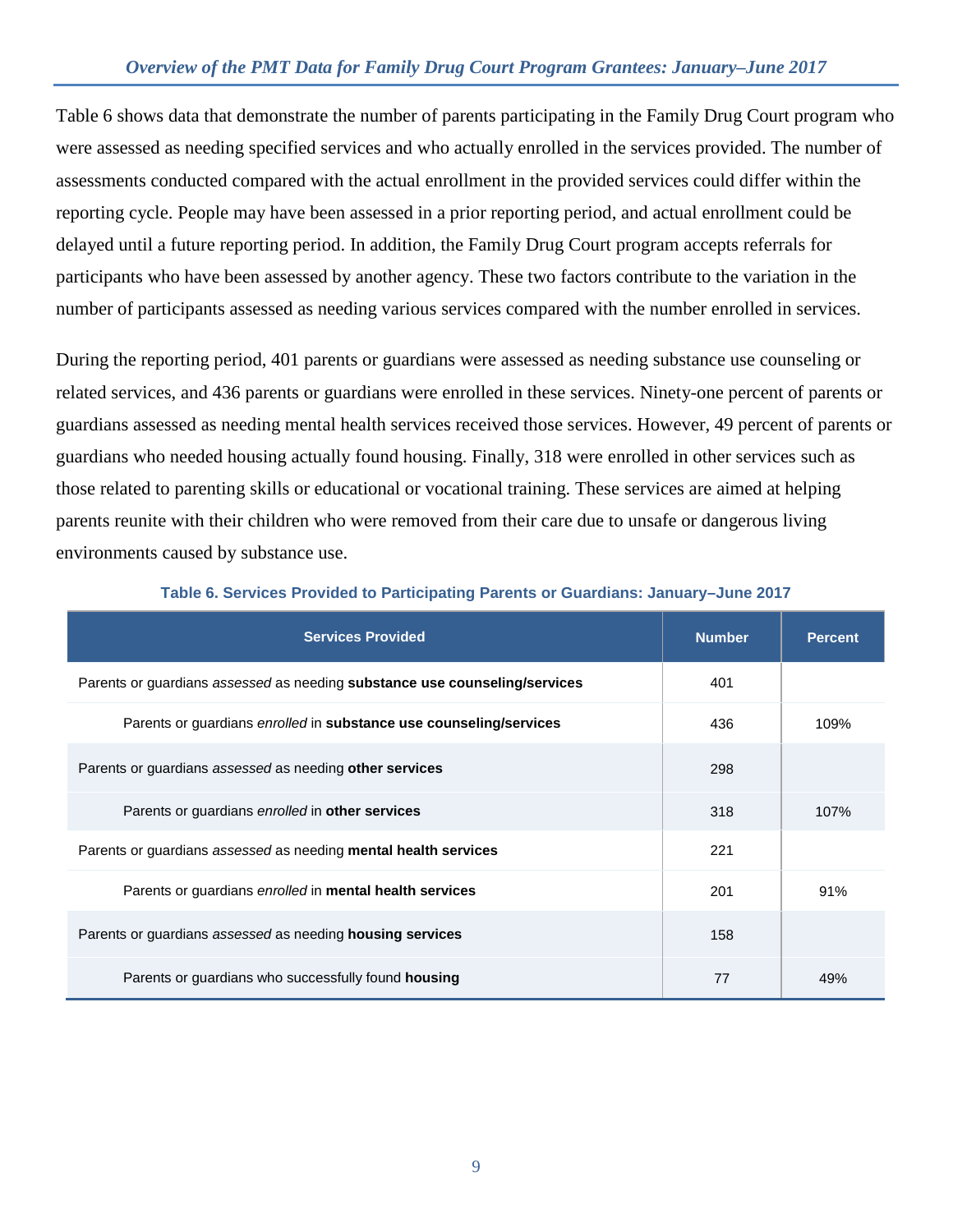Table 7, below, presents data that indicate the number of additional family members assessed as needing the specified services and those who are actually enrolled in the services provided. Additional family members (youth and adults) served by the Family Drug Court program received substance use counseling or services, mental health services, housing services, and other types of services. Of those additional family members assessed as needing substance use counseling/services, 76 percent were enrolled in these services, and 64 percent of additional family members needing mental health services actually received these services. Fifty-three percent of additional family members needing housing successfully found housing.

| <b>Services Provided</b>                                                               | <b>Number</b> | <b>Percent</b> |
|----------------------------------------------------------------------------------------|---------------|----------------|
| Additional family members assessed as needing other services                           | 218           |                |
| Additional family members enrolled in other services                                   | 211           | 97%            |
| Additional family members assessed as needing <b>substance use counseling/services</b> | 25            |                |
| Additional family members enrolled in substance use counseling/services                | 19            | 76%            |
| Additional family members assessed as needing <b>mental health services</b>            | 152           |                |
| Additional family members enrolled in mental health services                           | 98            | 64%            |
| Additional family members assessed as needing <b>housing services</b>                  | 91            |                |
| Additional family members who successfully found housing                               | 48            | 53%            |

### **Table 7. Services Provided to Additional Family Members: January–June 2017**

Technical violation data were also tracked and reported for parents or guardians enrolled in the program. As table 8, below, shows, 221 parents or guardians were tracked for technical violations. Of those tracked, 90 had a technical violation, and 31 or 14 percent of parents or guardians were arrested for a new technical violation.

| <b>Performance Measure</b>                                           | <b>Number</b> |
|----------------------------------------------------------------------|---------------|
| Enrolled parents or guardians tracked for technical violations       | 221           |
| Enrolled parents or guardians with a technical violation             | 90            |
| Enrolled parents or guardians arrested for a new technical violation | 31            |
| Percentage of arrests for technical violations                       | 14%           |
| Percentage of technical violations                                   | 41%           |

#### **Table 8. Technical Violation Measures: January–June 2017**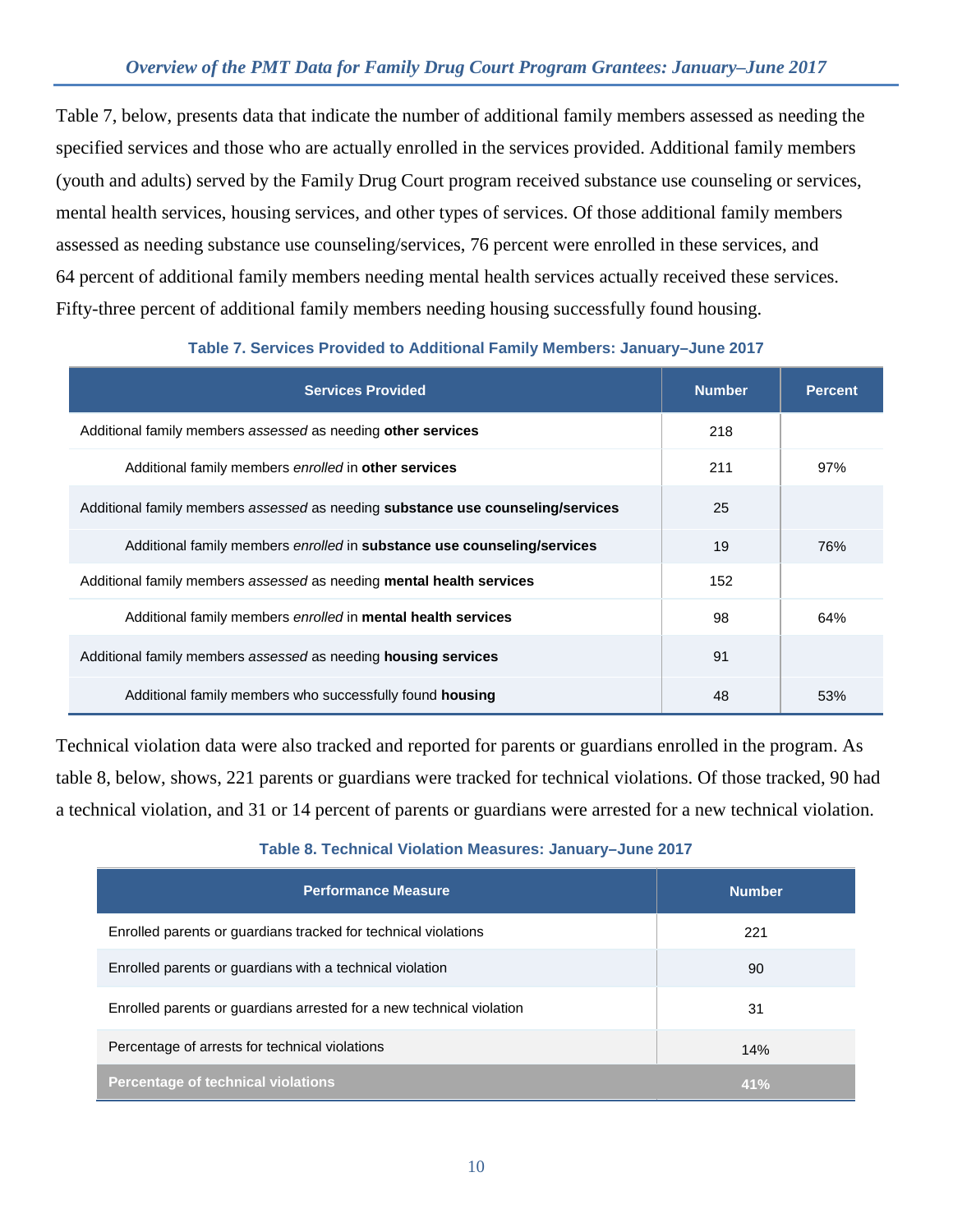Drug offenses were also tracked over the short term and long term, and data were reported for those parents or guardians enrolled in the program who had drug offenses. Two hundred forty-six enrolled parents or guardians were tracked for drug offenses (table 9). Of those, only nine parents or guardians, or 4 percent, were arrested for a new drug offense.

**Table 9. Short Term Performance Data on Drug Offenses: January–June 2017**

| <b>Performance Measure</b>                                        | <b>Number</b> |
|-------------------------------------------------------------------|---------------|
| Enrolled parents or guardians tracked for drug offenses           | 246           |
| Enrolled parents or guardians arrested for a new drug offense     | 9             |
| Percentage of parents or guardians arrested for new drug offenses | 4%            |

Figure 7 provides a breakdown of the number of parents or guardians who have been arrested for a new drug offense since January 2012. A review of the data demonstrates that the number of arrests remained low throughout the reporting periods.

**Figure 7. Enrolled Parent or Guardian Arrests for New Drug Offenses by Reporting Period: January 2012–June 2017 (Short Term)**



Among parents or guardians tracked for drug offenses over the long term, seven of the parents or guardians enrolled in the program, or 6 percent, were arrested for a new drug offense (table 10).

### **Table 10. Long Term Performance Data on Drug Offenses: January–June 2017**

| <b>Performance Measure</b>                                        | <b>Number</b> |
|-------------------------------------------------------------------|---------------|
| Enrolled parents or guardians tracked for drug offenses           | 112           |
| Enrolled parents or guardians arrested for a new drug offense     |               |
| Percentage of parents or guardians arrested for new drug offenses | 6%            |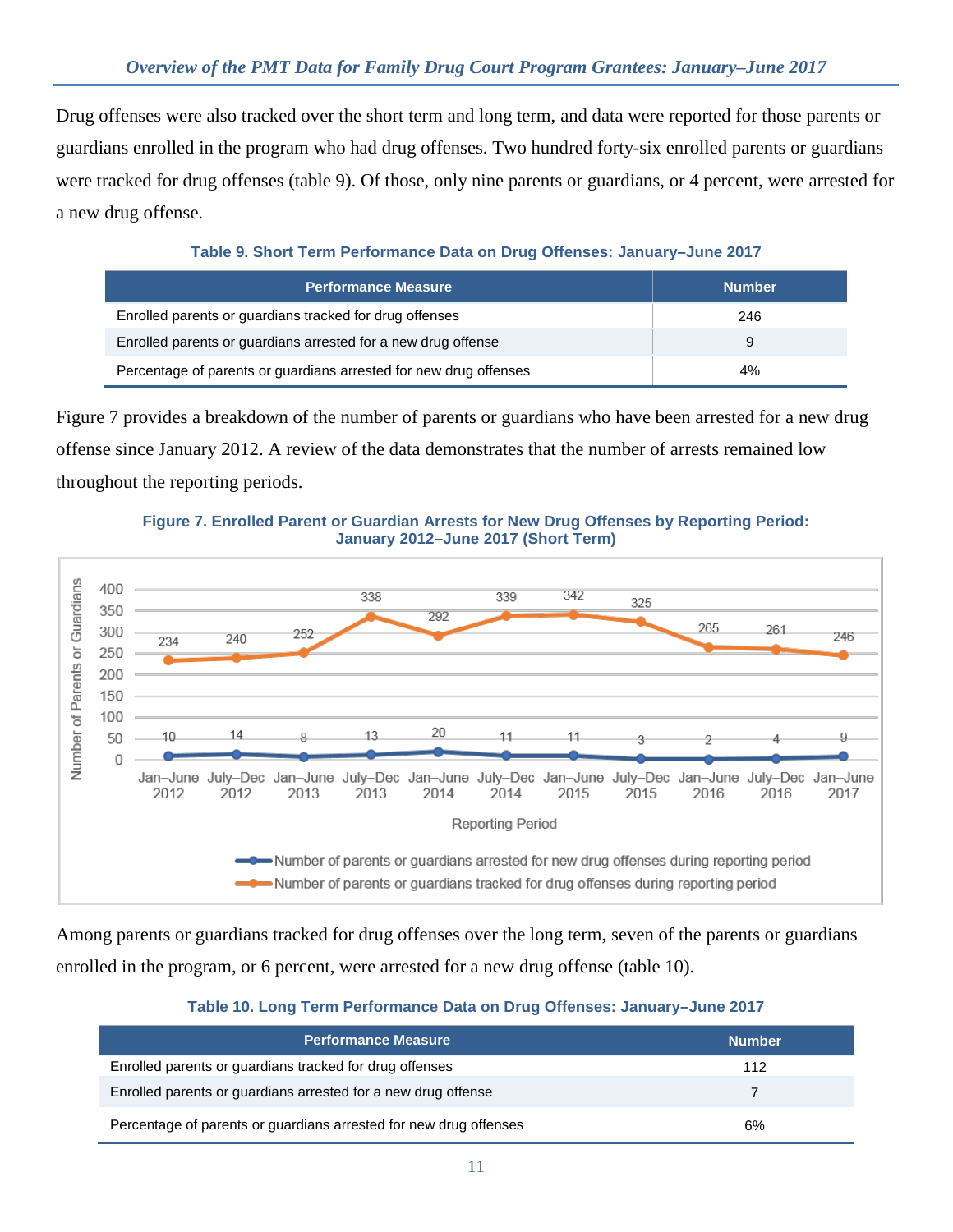In comparing reporting periods since January–June 2012, arrests for new drug offenses among enrolled parent or guardian long term participants also remained low with seven arrests for the January–June 2017 reporting period (figure 8).



**Figure 8. Enrolled Parent or Guardian Arrests for New Drug Offenses by Reporting Period: January 2012–June 2017 (Long Term)**

A large number  $(n = 15,528)$  of drug and alcohol tests were performed for enrolled parents or guardians during the reporting period. Approximately 11 percent of the parents or guardians tested positive for drugs and alcohol, as reported in table 11, below; constituting a two percent increase from the previous reporting period. This increase could be due to grantees serving a greater number of program participants during the current reporting period.

| Table 11. Drug and Alcohol Tests Conducted: January-June 2017 |  |
|---------------------------------------------------------------|--|
|---------------------------------------------------------------|--|

| <b>Performance Measure</b>                                                  | <b>Number</b> |
|-----------------------------------------------------------------------------|---------------|
| Number of drug and alcohol tests performed on enrolled parents or guardians | 15,528        |
| Number of positive tests recorded                                           | 1.769         |
| Percentage of positive tests recorded on enrolled parents or guardians      | 11%           |